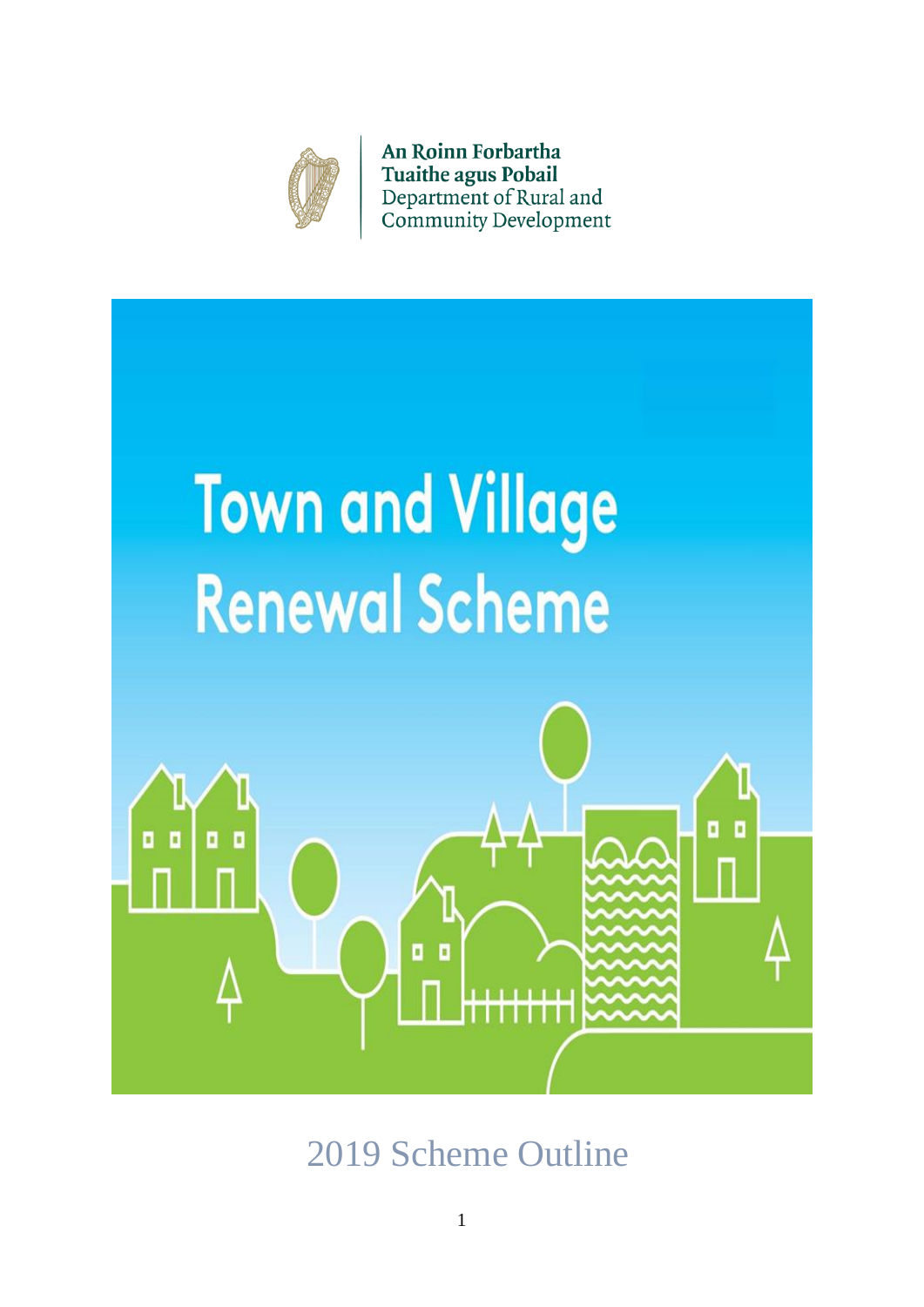All queries can be addressed to: townandvillage@drcd.gov.ie

# **Town and Village Renewal Scheme 2019**

# **Scheme Outline**

# **Department of Rural and Community Development**

# **April 2019**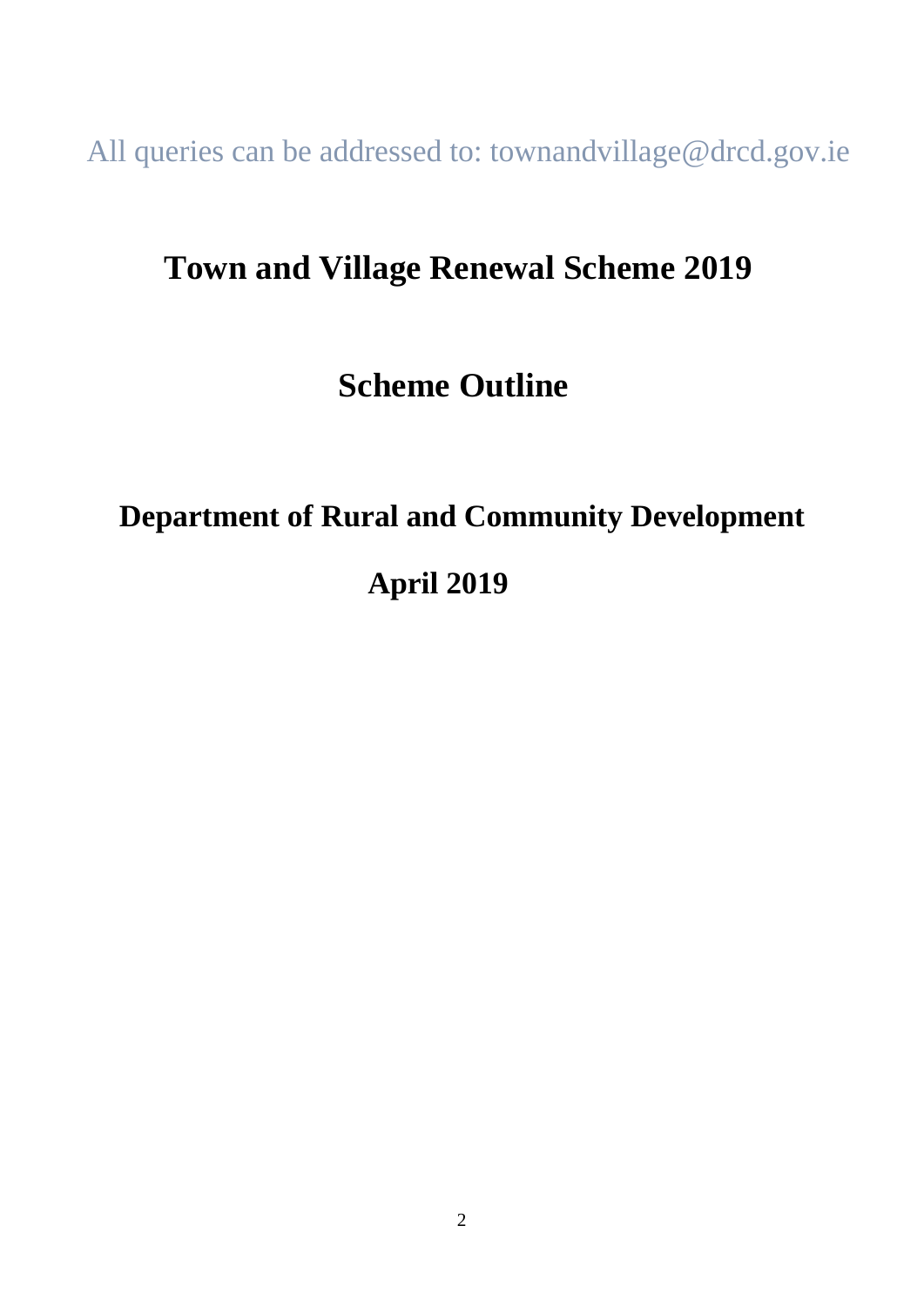## **Town and Village Renewal Scheme 2019**

#### **1. Introduction**

The Town and Village Renewal Scheme is a key initiative under the Action Plan for Rural Development and is part of a range of measures to support the revitalisation of rural Ireland under the Government's *Project Ireland 2040* Rural Regeneration Programme.

Towns and villages are at the heart of our rural communities and can play an important role in revitalising rural Ireland. In 2016, the Government launched a new Town and Village Renewal Scheme to start the process of rejuvenating Ireland's rural towns and villages to make them more attractive places in which to live, work and visit. Since then, almost €53 million has been allocated to more than 670 projects in towns and villages across Ireland under the Scheme.

The Town and Village Renewal Scheme has become an integral part of the Government's drive to enhance our rural towns and villages. It supports the Mission of the Department to promote rural and community development and to support vibrant, inclusive and sustainable communities throughout Ireland. The Scheme will help build the resilience of rural communities in the face of Brexit and can help to contribute to the transition to a low-carbon economy.

### **2. 2019 Scheme**

For 2019, the main focus of the Town and Village Renewal Scheme will be on public-realm type activities and the enhancement of town centre amenities. Measures to encourage town centre living will also be welcome.

Proposals in respect of towns/villages most in need of support and/or towns and villages which have not previously applied, or have not been successful under the scheme, will be particularly welcome in 2019.

Projects will be required to commence in 2019 and be completed by the end of Q2 2021.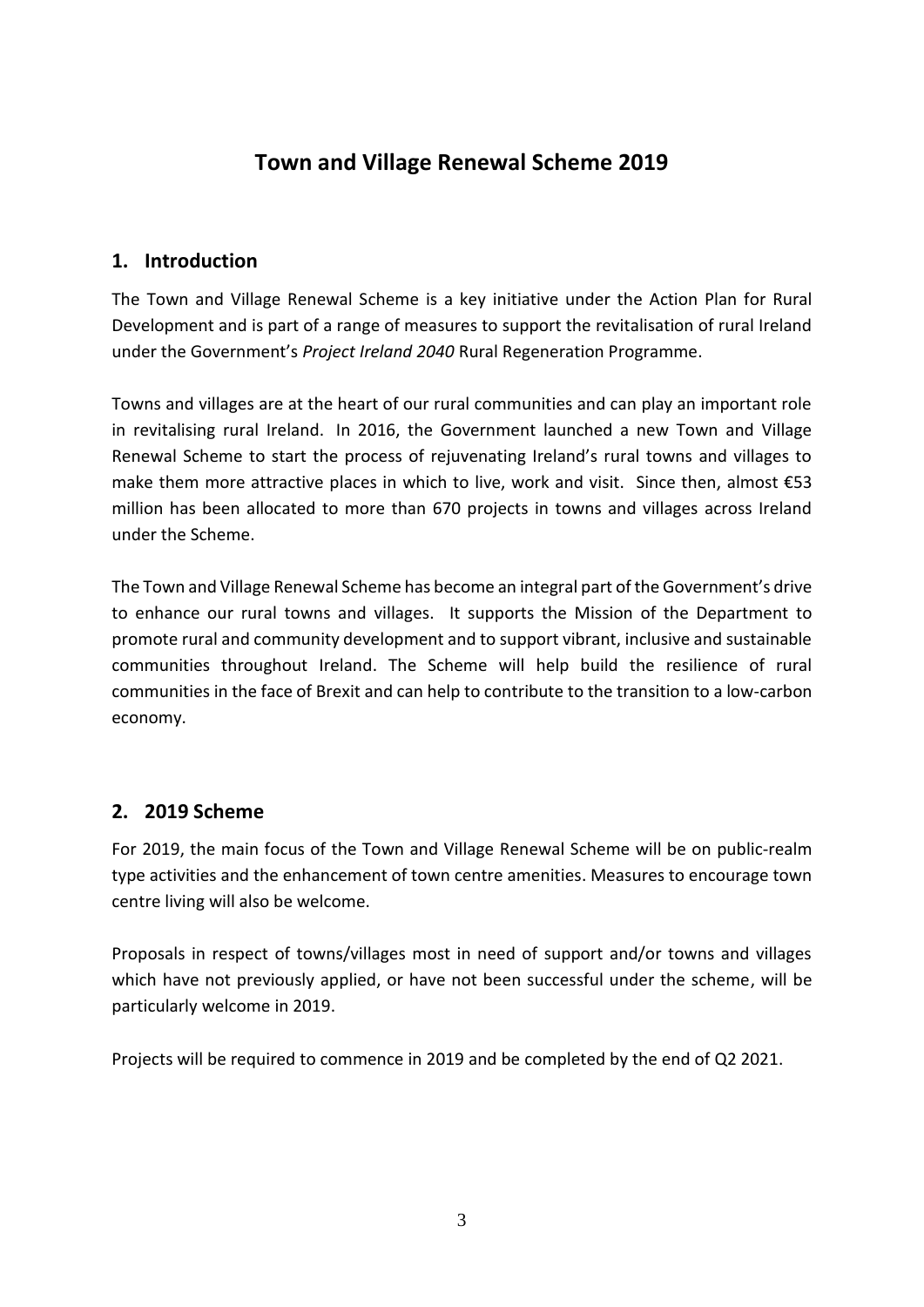#### **3. Categories of Towns**

The 2019 scheme will be targeted at two categories of Towns/Villages as follows:

Category 1: Towns and villages with a population of up to 5,000 people.

Category 2: Towns with a population of 5,001 to 10,000 people.

The primary focus of the scheme will be on villages and towns with a population of up to 5,000 (Category 1) as was the case under the 2018 scheme. These towns/villages will receive at least 60% of funding available.

#### **4. Application, Assessment and Approval Process**

The Town and Village Renewal Scheme is funded by the Department of Rural and Community Development and administered through the Local Authorities.

Selection of projects under the Town and Village Renewal Scheme for 2019 will be by means of a competitive process. However, an objective will be to ensure that a reasonable level of funding becomes available to areas that most require it.

Final project selection will be made by the Department of Rural and Community Development, on the basis of proposals submitted by the Local Authorities. **Applications must be submitted by 28th June 2019.**

Full involvement by community interests and/or business interests will be an essential feature of successful projects. The following stages will apply to the application process:

- Local Authorities will be required to advertise for expressions of interest from towns/villages in their area and to select **up to 12 proposals** for development into detailed applications to be submitted to the Department.
- Local Authorities will also be required to complete and submit an Application Overview sheet and an Expression on Interest Overview sheet.
- The development of these proposals must be done in consultation with town/village community and business interests.
- Only one application can be submitted in respect of any individual town; however, the application may include several linked components to support the rejuvenation of the town/village.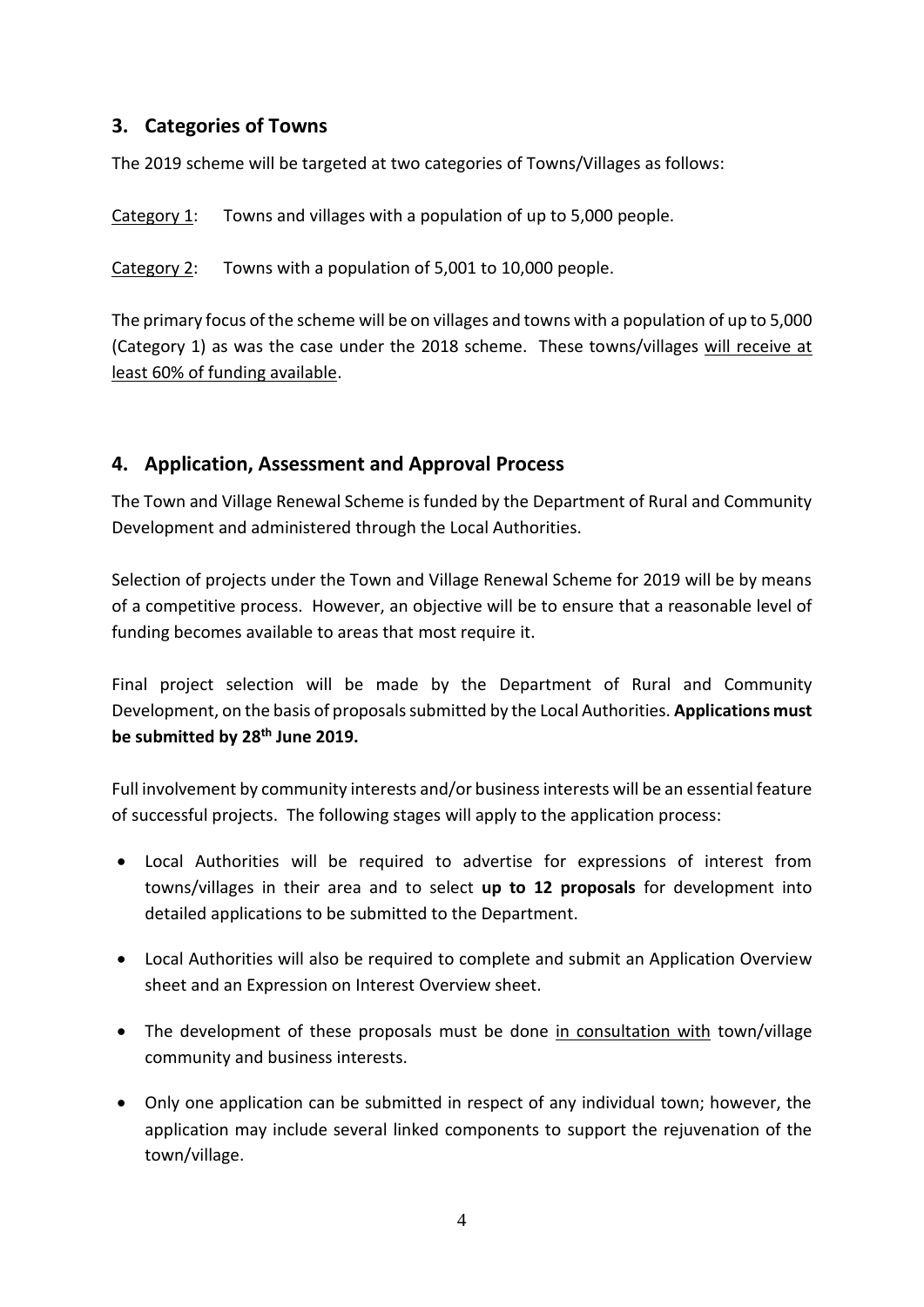- Where an application is being submitted as an element or phase of a larger plan, the Local Authority must justify the submission of that element/phase to the Town and Village Renewal Scheme rather than submitting the full scheme to the Rural Regeneration and Development Fund. The RRDF is meant for large scale collaborative projects with a minimum grant allocation of €500k (representing up to 80% of total project costs).
- The assessment and approval of all projects will have regard to a number of factors including: available funding; the range, mix, quality and impact of proposed projects; previous funding provided; and other relevant considerations.

### **5. Selection Criteria**

1

The following is a guide to the type of criteria (not exhaustive) which will be applied by the Department of Rural and Community Development in the selection process:

- Proposals in respect of towns or villages that have not previously applied, or have not been successful under the scheme, will be particularly welcomed.
- Proposals in respect of towns and villages that have successfully completed projects under previous schemes will still be welcome, particularly where new applications build on previous projects as part of a cohesive plan for the town/village in question.
- Successful proposals will include activities which have clear positive impacts on the town in terms of place-making and town centre regeneration.
- Proposals seeking to develop or implement initiatives to encourage town centre living will be viewed positively.
- Subject to the overall quality of the proposal, favourable consideration will be given to projects which demonstrate leveraging of, or linkages with, other schemes operated by Government Departments or agencies (e.g. in the areas of heritage, arts, culture, tourism, TidyTowns, recreational facilities, re-use of vacant premises, vacant sites, energy efficiency schemes, etc.) to maximise the impact of investment in the town/village.
- Projects that demonstrate a REDZ-type component<sup>1</sup>, to stimulate economic activity between a town/village and neighbouring townlands or hinterlands, will be especially welcome.

 $1$  Rural Economic Development Zones (REDZs) are functional areas that utilise synergies and interdependencies between rural towns and their townlands to generate economic activity in their local area.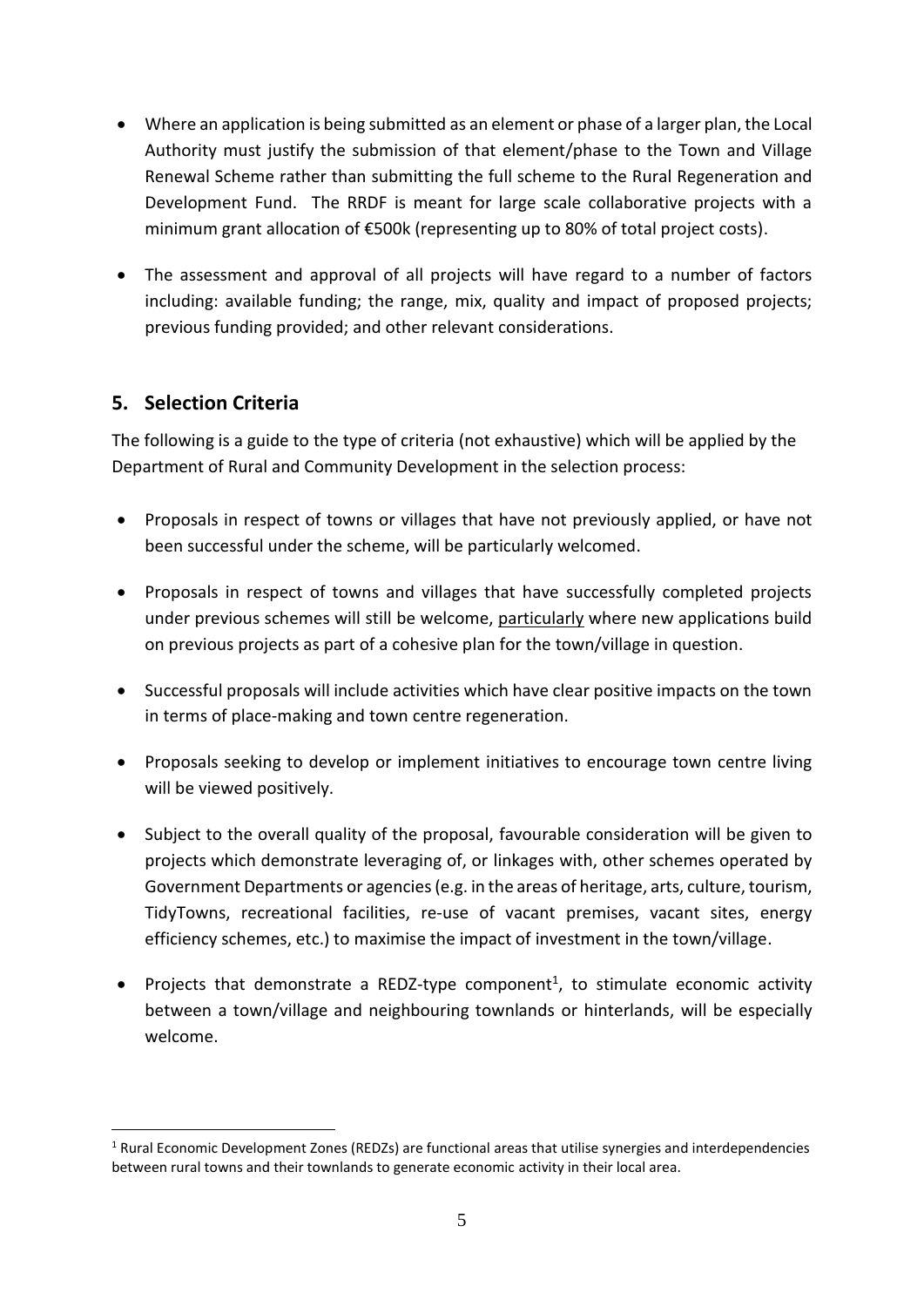- $\bullet$  Initiatives aimed at achieving Purple Flag<sup>2</sup> or similar recognition will also be welcome.
- Successful proposals will demonstrate close collaboration between communities and business interests in the design and delivery of proposed projects and must have the support of the Local Authority. Successful town revival is most likely to be achieved where there is close partnership on projects between the community, public, and private sectors.
- Proposals must also be consistent with the County Development Plan, Local Economic and Community Plan (LECP), town health checks, and other relevant local development plans.

### **6. Types of activities which can be supported**

A general objective of the 2019 Town and Village Renewal Scheme is that projects should, where possible, utilise or leverage other national or local government initiatives to maximise the impact on towns or villages. Measures which are taken under the scheme should be viable and have a positive and visible impact on the town/village.

It is proposed that the following indicative list of activities (not exhaustive) will be given priority.

- Enhancement of streetscape and town environment.
- Shop/House front enhancement (especially if done in parallel with other Local Authority Schemes focused on such improvements).
- The development of initiatives to encourage town centre living.
- Conducting/commissioning of Town/Village health checks<sup>3</sup>.

<u>.</u>

 Targeted actions to tackle minor deficiencies in access, services, site development works and other small infrastructural works that may be needed to support town centre enhancement, including housing and/or commercial development and which form part of an overall plan to enhance the town centre.

<sup>&</sup>lt;sup>2</sup> Purple Flag is an accreditation process similar to the Blue Flag for beaches. It leads to Purple Flag status for town & city centres that meet or surpass the standards of excellence in managing the evening and night time economy.

<sup>&</sup>lt;sup>3</sup> The Framework for Town Centre Renewal, developed by the Retail Consultation Forum under the auspices of the Department of Business, Enterprise and Innovation, may provide a useful guidance for the development of town centre plans. Se[e https://dbei.gov.ie/en/Publications/A-Framework-for-Town-Centre-Renewal.html](https://dbei.gov.ie/en/Publications/A-Framework-for-Town-Centre-Renewal.html)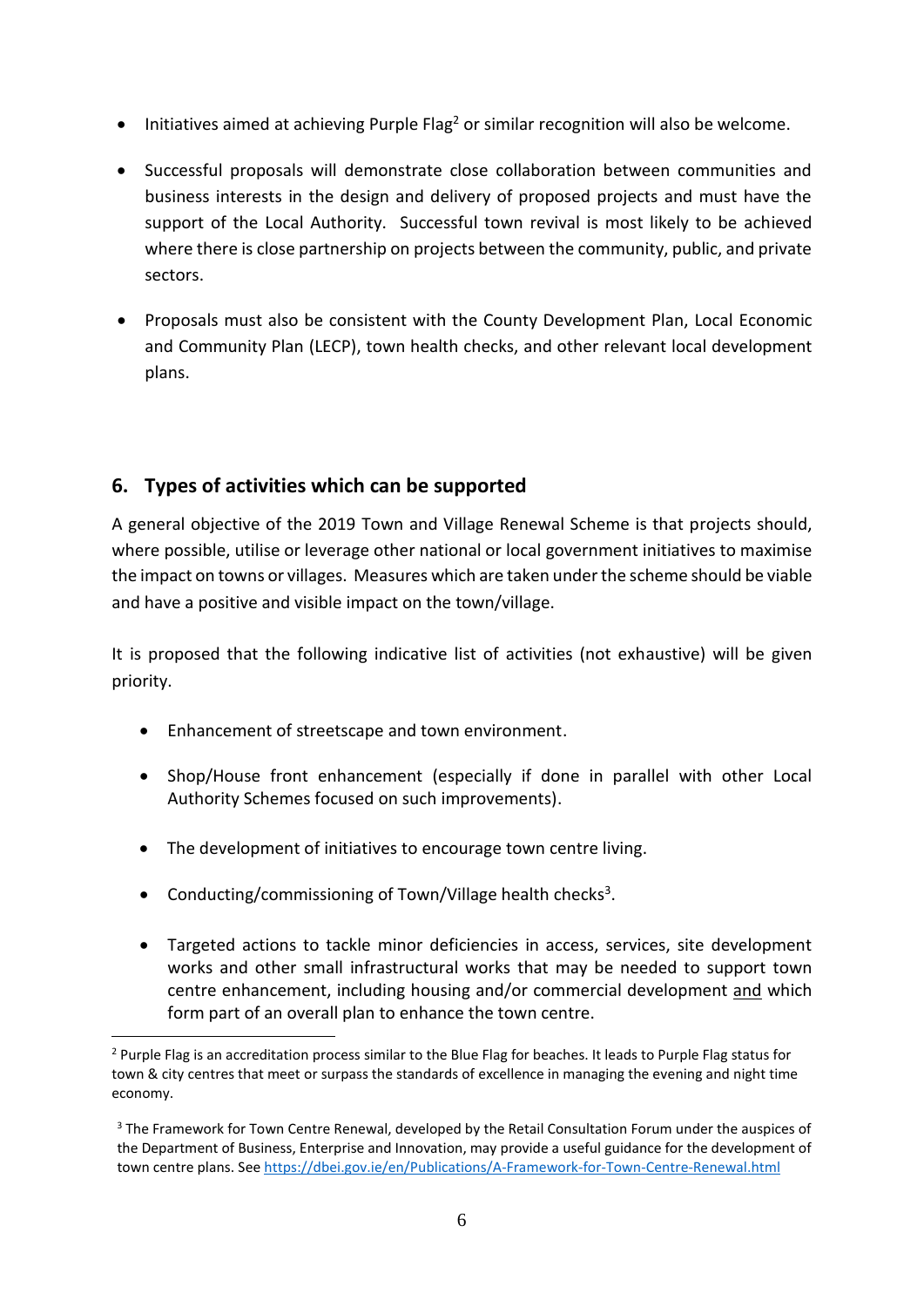- Repurposing of existing buildings in town or village centres to facilitate remote working and/or other community use.
- Provision/enhancement of local recreational facilities (e.g. Town Parks, walking trails).
- Enhancement of heritage and/or other community assets.
- Tourism initiatives which attract increased footfall to the town/village.
- Development of quality marks, such as Purple Flag, Heritage Town, etc.
- Branding and promotion of the town/village to attract new customers and/or business investment.
- Town safety and accessibility enhancements.
- Car parking improvements expressly designed to encourage increased footfall in town centres.

Projects that support enterprise development may be submitted to the Town and Village Renewal Scheme if they are within the parameters of the scheme but projects of this nature may be more appropriate to the RRDF.

#### **7. Types of activities which will not be supported**

- Private Enterprise projects the focus of the scheme is on community based enterprises and initiatives only.
- Purchase of land or property.
- Incomplete projects Phases of projects are acceptable but the project must be operational after completion of each phase funded.
- Projects that don't demonstrate consultation with community.
- Projects that are more appropriate for funding under CLÁR, the Local Improvement Scheme (LIS), the Outdoor Rural Infrastructure Scheme (ORIS) or the RRDF will not be considered under the Town and Village Renewal Scheme.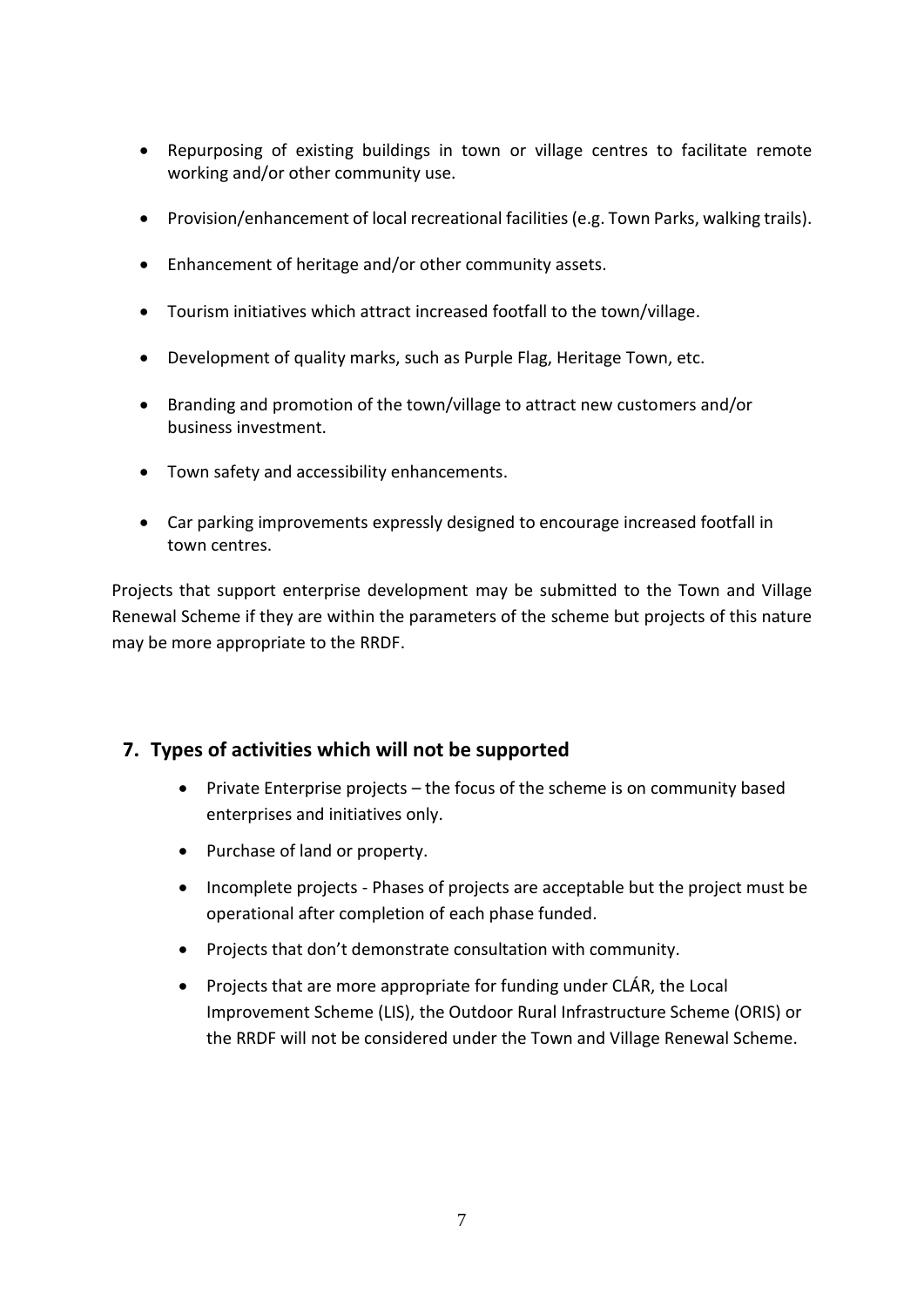#### **8. Grant level**

Up to 80% of the total cost of a project under the Town and Village Renewal Scheme will be provided for any individual project. The remaining 20% match funding must be contributed by the Local Authority and/or the community. The minimum grant which is available is €20,000 and the maximum is generally €100,000.

A higher maximum of €200,000 will be considered for a small number of projects where a robust case can be made demonstrating exceptional benefit to a town. It is proposed that an indicative 20% of the overall funding available will be ring-fenced for such projects, subject to a sufficient number of good quality projects of this nature being submitted for consideration to the Department.

Up to 10% of the total cost may be provided in the form of "in-kind" contributions (e.g. land lease or voluntary labour<sup>4</sup>); a minimum cash contribution of 10% will also be required.

### **9. Payment Schedule**

Subject to the grant levels outlined above, the payment schedule will be as follows:

- 50% payment on certification that at least half of the total project costs have actually been spent by the Local Authority in delivering the project, and
- 50% payment on completion, based on expenditure actually incurred by the Local Authority.

#### **10. Funding Conditions**

1

All expenditure registered through this scheme will be subject to the terms of the Public Spending Code which can be found at [http://publicspendingcode.per.gov.ie/.](http://publicspendingcode.per.gov.ie/)

In addition to this, the requirements outlined below will apply to all funding approved through the Town and Village Renewal Scheme. The need for adherence to all of the requirements will be reflected in the contractual arrangement between the Department of Rural and Community Development and the Local Authorities approved for funding under the scheme.

<sup>&</sup>lt;sup>4</sup> Contributions-in-kind can be provided in the form of voluntary labour (i.e. unpaid work) which must be based on the verified time spent and the rate of remuneration for equivalent work. The Local Authority must ensure that the rate applied is properly justified in the application.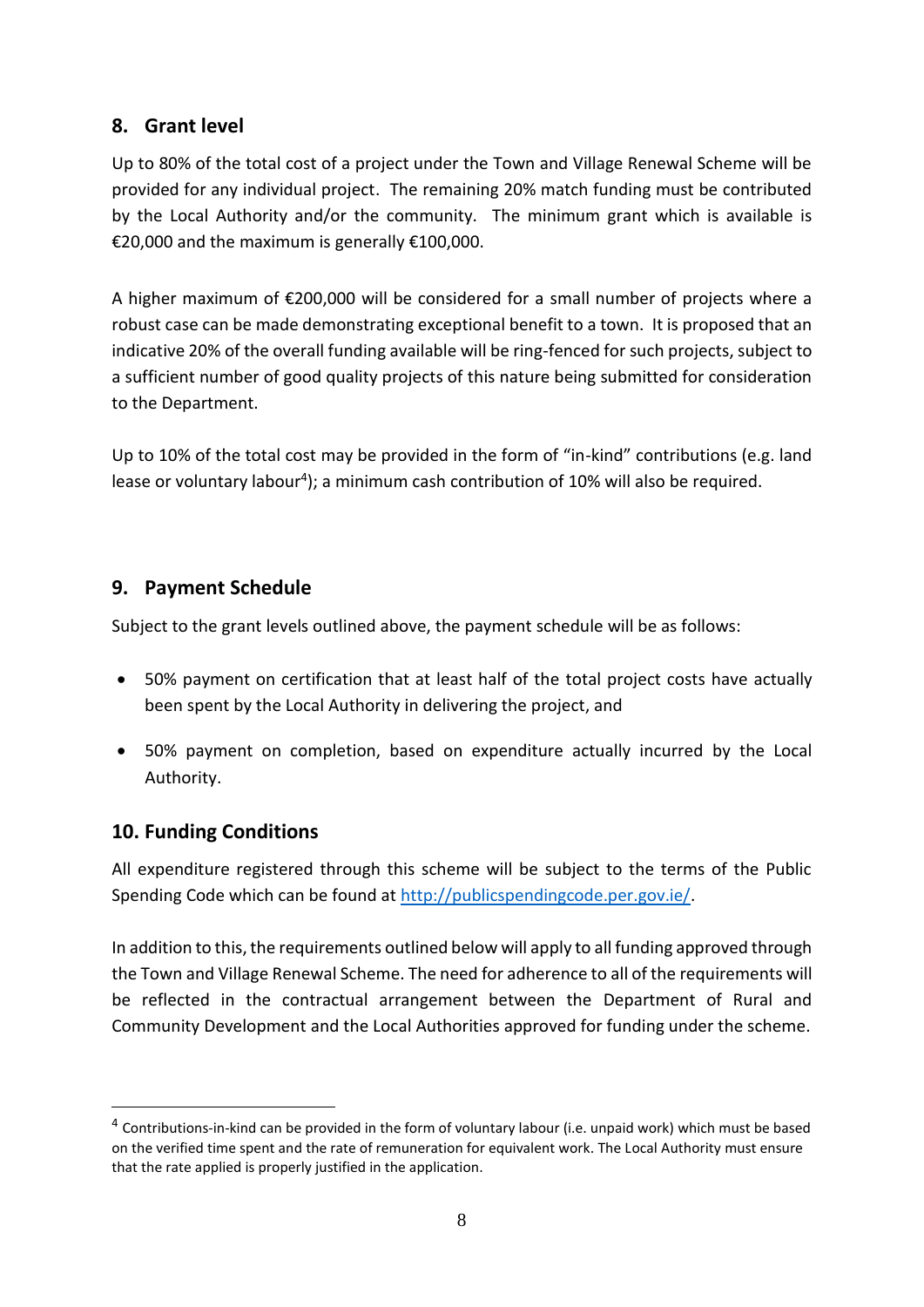- 1. Projects will be expected to commence during 2019 and will be expected to be completed by end Q2 2021. The capacity to deliver this level of activity should be taken into account by applicant towns/villages and by Local Authorities in selecting their projects for submission to the Department of Rural and Community Development.
- 2. Funding will be provided from the Department of Rural and Community Development's capital budget.
- 3. Match Funding (1): Ongoing current costs (e.g. salary/wages cost of Local Authority staff directly employed on the project) are not eligible for funding from the Department. However, current costs will be considered eligible as part of the match funding to be provided, where they are directly linked to the implementation of the project and for its duration only. All such costs should be reasonable and proportionate to the overall project.
- 4. Match funding (2): In-kind contributions can be provided in the form of voluntary labour (i.e. unpaid work) which must be based on the verified time spent and the rate of remuneration for equivalent work. The Local Authority must ensure that the rate applied is properly justified. Where Voluntary Labour forms part of a project, Local Authorities are advised that the requirements of all relevant Health and Safety legislation apply. Details of participant's names, dates, time spent, the work undertaken and hourly rate applied must be maintained.
- 5. Match Funding (3): A cash contribution of 10% is required. The Local Authority will be required to provide confirmation that the cash contribution is in place and retain a record of the source of cash contribution.
- 6. To be eligible for grant funding the proposed project, as agreed by the Department, must be completed in full. Any changes to the proposed project must be advised and agreed with the Department in advance of any change being implemented.
- 7. Where an element of a project is not carried out as per project application, grant funding may be reduced to reflect the amended project.
- 8. If the project involves works on buildings or lands that are not in the ownership of the Local Authority, a minimum 5 year lease must be in place from date of project completion.
- 9. In the case of funding allocated to enterprises or facilities, it is a requirement that they must operate as funded for a minimum of 5 years following release of the final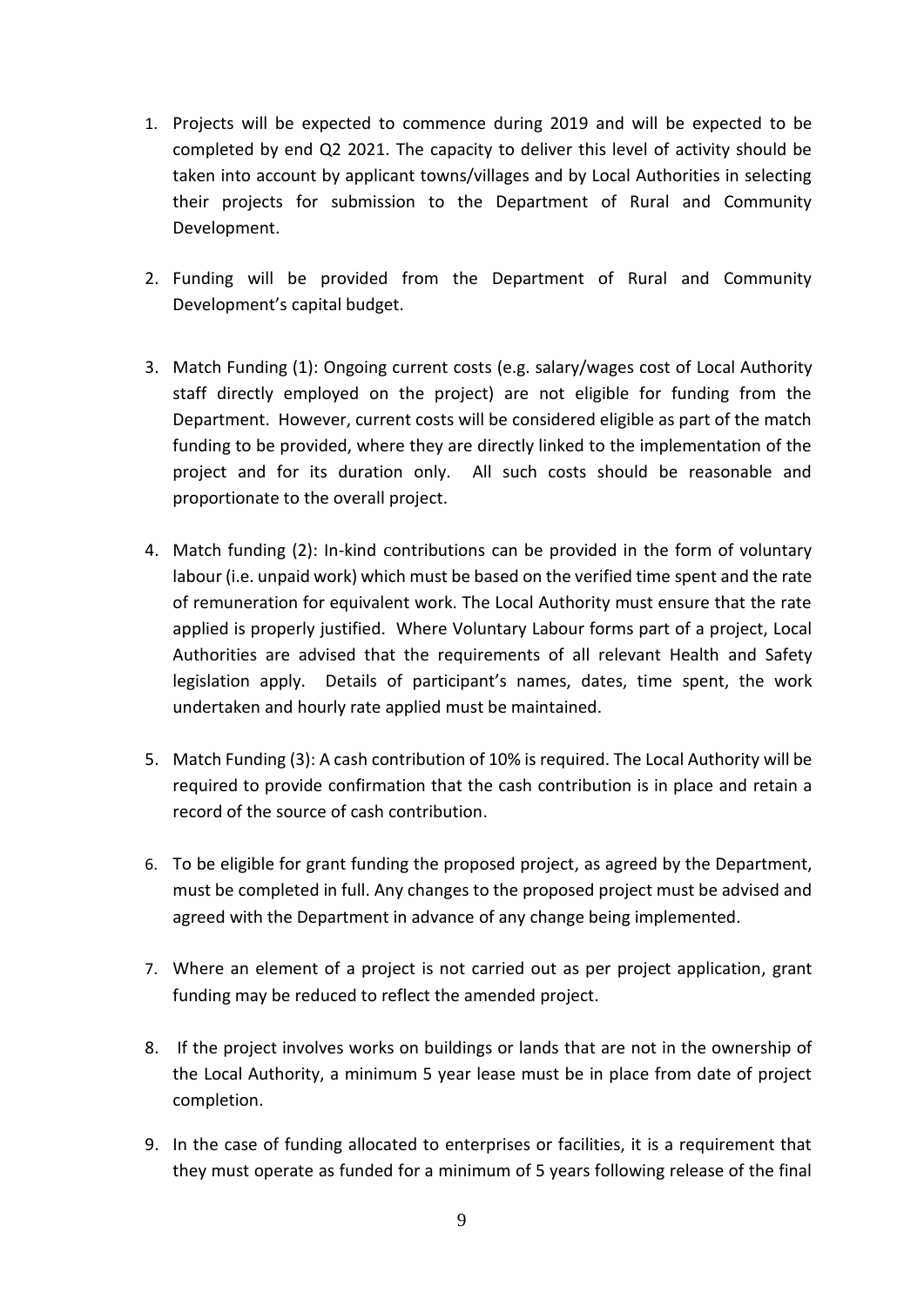stage of funding otherwise funding may have to be repaid. Any changes within this timeline must be advised and agreed with the Department in advance.

- 10. All appropriate financial and Government procurement and accounting rules and regulations must be complied with and each Local Authority will fully account for the funding received in a timely manner.
- 11. Full and accurate documentation to support all expenditure should be maintained and accessible by Department officials for audit purposes at all times and for a period of six years from the date of completion of the project.
- 12. Local Authorities will acknowledge the support of the Department of Rural and Community Development/Government of Ireland in all public announcements, advertising and appropriate signage relating to the project. In addition, the Department may seek to use the project in the broader promotion of its policies.
- 13. Local Authorities will provide any reports and information relating to the project as may reasonably be requested by the Department of Rural and Community Development from time to time.
- 14. On-going monitoring and evaluation of the project outputs and outcomes should take place in the context of assessing the impact of the project and as part of the associated learning process. Local Authorities will be expected to collect appropriate data to facilitate this learning on an on-going basis and make this data available to the Department.
- 15. Each Local Authority will provide contact point/points to the Department to facilitate payments and information requests.
- 16. A final report detailing all elements of expenditure relating to the grant aid will be required upon project completion.

Non-Compliance with the rules as outlined or any additional stipulations agreed during contract negotiations may result in the requirement to refund part or all of the grant aid awarded.